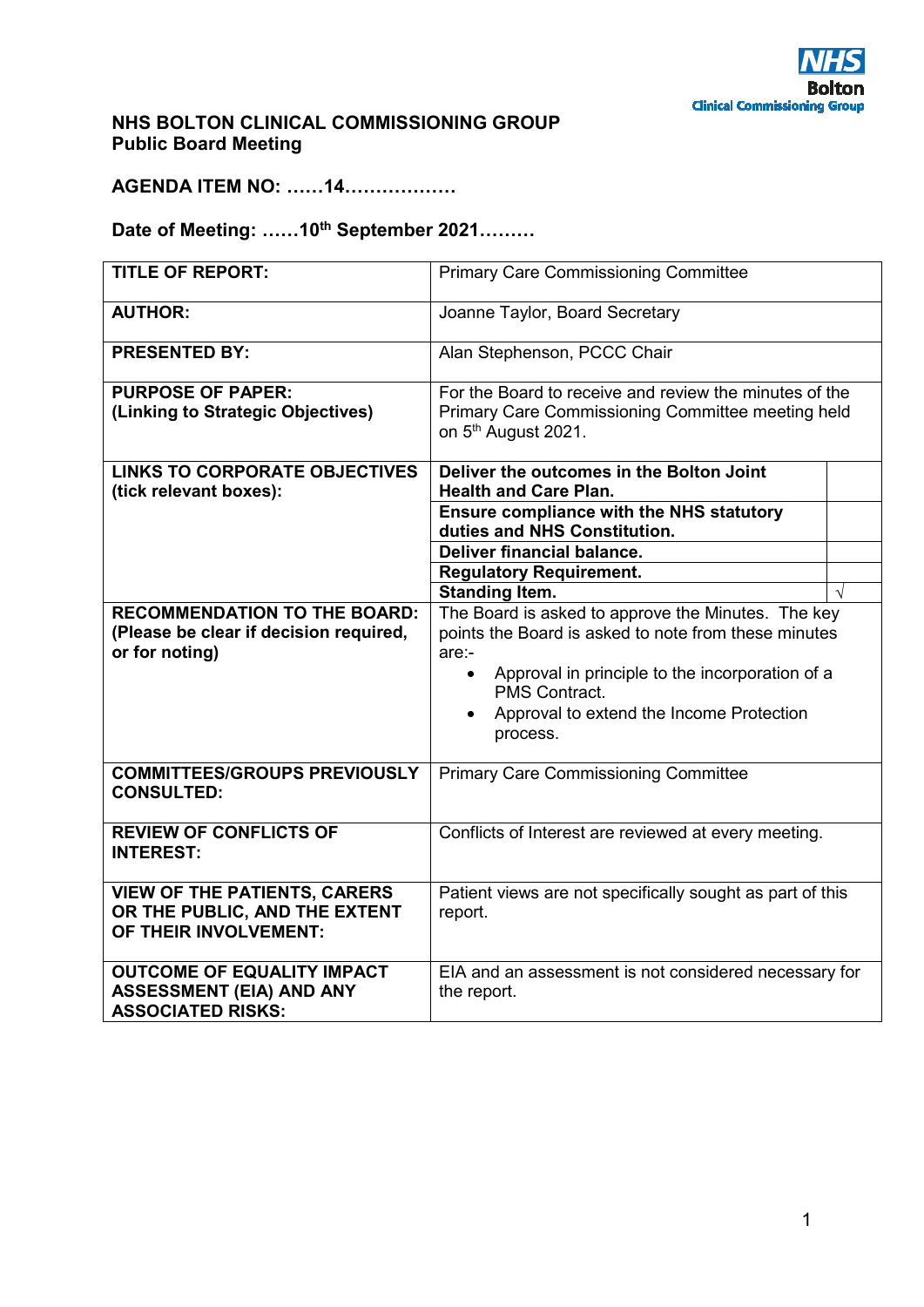#### **MINUTES**

## **Primary Care Commissioning Committee – Virtual Meeting**

| Date: | 5 <sup>th</sup> August 2021 |
|-------|-----------------------------|
|-------|-----------------------------|

**Time: 12.00pm** 

#### **Present:**

| <b>Alan Stephenson</b>    | <b>CCG Lay Member (Committee Chair)</b>                 |
|---------------------------|---------------------------------------------------------|
| Su Long                   | CCG Chief Officer (in the Chair for items 9/21 to       |
|                           | 12/21 and 14/21)                                        |
| <b>Stephen Liversedge</b> | <b>CCG Clinical Director, Primary Care &amp; Health</b> |
|                           | Improvement                                             |
| <b>Lynda Helsby</b>       | <b>CCG Associate Director Primary Care &amp; Health</b> |
|                           | Improvement                                             |
| <b>Kathryn Oddi</b>       | <b>CCG Head of Primary Care Contracting</b>             |
| <b>Kelly Knowles</b>      | <b>CCG Acting Chief Finance Officer</b>                 |
| <b>Susan Baines</b>       | <b>Bolton Council Elected Member</b>                    |
| <b>Steven Whittaker</b>   | <b>Local GP representative</b>                          |
| <b>Kerry Porter</b>       | <b>GMH&amp;SCP Primary Care team representative</b>     |
| <b>Stacey Walsh</b>       | <b>Local Practice Manager representative</b>            |
|                           |                                                         |
| <b>Joanne Taylor</b>      | <b>Board Secretary</b>                                  |

## **Minutes by:**

| <b>Minute</b><br>No. | <b>Topic</b>                                                                                                                                                                                                                                                                                                                                                                                                                                                                            |  |
|----------------------|-----------------------------------------------------------------------------------------------------------------------------------------------------------------------------------------------------------------------------------------------------------------------------------------------------------------------------------------------------------------------------------------------------------------------------------------------------------------------------------------|--|
| 32/21                | <b>Apologies for Absence</b><br>Apologies for absence were received from:-<br>Lynn Donkin, Public Health representative, Bolton Council.<br>$\bullet$<br>Melissa Maguinness, CCG Director of Strategic Commissioning/Deputy CO.<br>Jim Fawcett, Health Watch representative.<br>$\bullet$<br>Andy Morgan, Bolton Council elected member.                                                                                                                                                |  |
| 33/21                | <b>Declarations of Interest</b><br>Stephen Liversedge, Stacey Walsh and Steven Whittaker declared an interest in all<br>the items on the agenda relating to primary care, due to potential financial conflicts<br>of interest.<br>The Chair agreed that for each item, views would be taken on the potential conflicts<br>of interest to confirm if these members could take part in any voting or decisions<br>taken.                                                                  |  |
|                      | The Chair reminded members of their obligation to declare any interest they may have on<br>any issues arising at meetings which might conflict with the business of the committee. It<br>was noted that declarations declared by members of the committee are listed in the CCG's<br>Register of Interest. The Register is available either via the CCG Board Secretary or the<br>CCG's website at the following link:<br>http://www.boltonccg.nhs.uk/about-us/declarations-of-interest |  |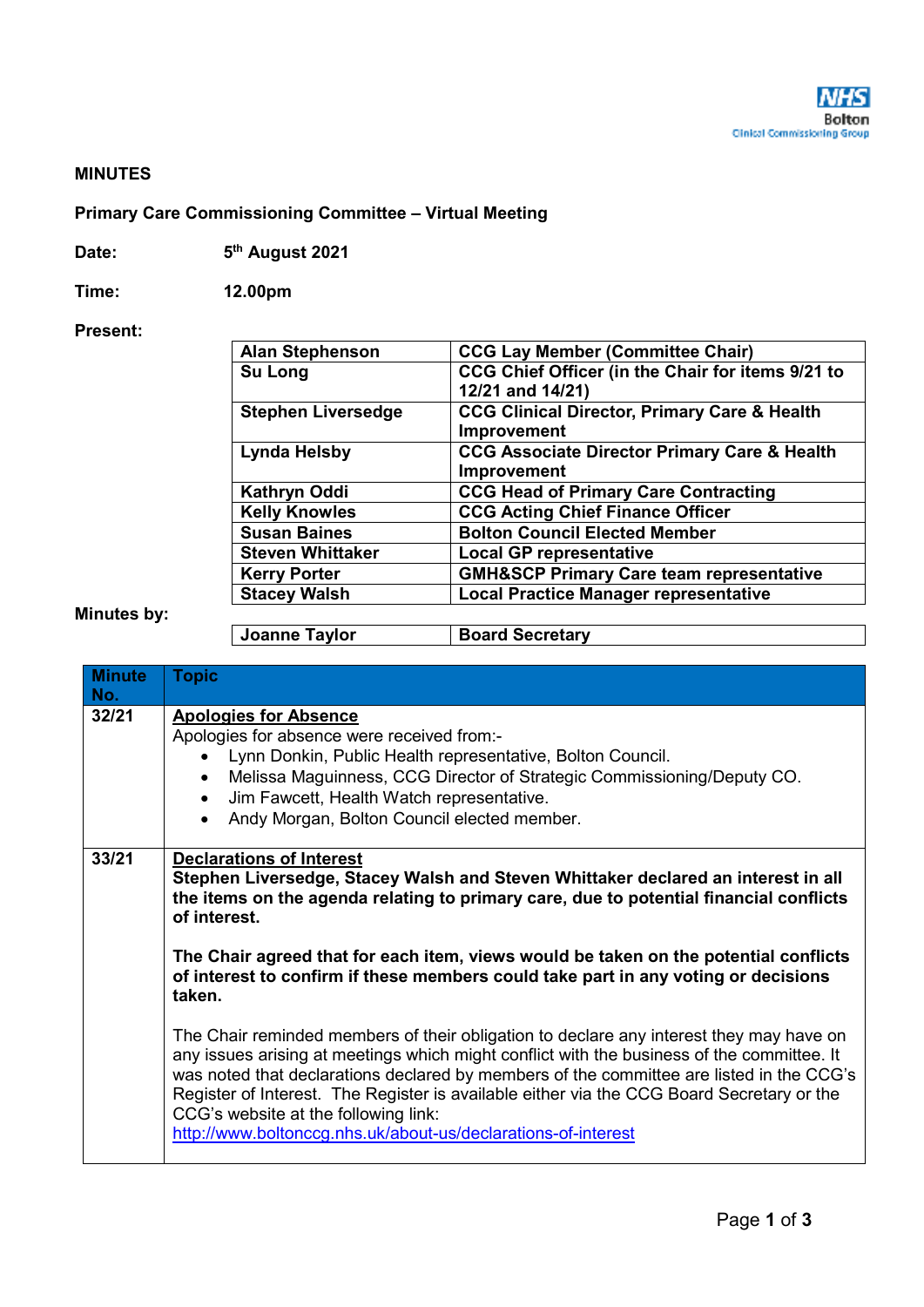| 34/21 | Minutes from the Meeting held on 10th June 2021<br>The Minutes were approved as a correct record.                                                                                                                                                                                                                                                                                                                                                                                                                                                                                             |
|-------|-----------------------------------------------------------------------------------------------------------------------------------------------------------------------------------------------------------------------------------------------------------------------------------------------------------------------------------------------------------------------------------------------------------------------------------------------------------------------------------------------------------------------------------------------------------------------------------------------|
| 35/21 | <b>Primary Care Commissioning Contract Review</b><br>The report from the MIAA internal audit review on primary care contracting was presented.<br>Members were informed that the CCG has received substantial assurance in this area.<br>There were 3 recommendations within the report relating to inclusion of an approval date,<br>ensuring all contracts were submitted on time and the development of a communication<br>strategy in relation to primary care. It was noted that the first two recommendations have<br>now been remedied and the third recommendation is in development. |
|       | The Committee thanked the primary care contracting team for their hard work in gaining<br>this assurance from internal audit.                                                                                                                                                                                                                                                                                                                                                                                                                                                                 |
|       | The Committee noted the report.                                                                                                                                                                                                                                                                                                                                                                                                                                                                                                                                                               |
| 36/21 | <b>Application for incorporation of a PMS Contract</b><br>Further to discussions held at the last meeting, the Committee was presented with further<br>legal advice on the potential risks and implications raised by this application.                                                                                                                                                                                                                                                                                                                                                       |
|       | The Committee reviewed the legal advice received which highlights similar issues on<br>ensuring a safe harbour arrangement is in place to process the novation without having to<br>invite competition and to evidence that a tender process is not required due to lack of<br>competition for technical reasons. The legal view concluding that challenge is likely to be<br>low but advices on the need to assess if there are alternative providers in the market that<br>could make a challenge.                                                                                          |
|       | Members discussed the level of risk versus the effort and cost of a procurement process,<br>acknowledging that the application appears to have relatively minor changes and is based<br>on continuity of care and is in the interest of patients. Members discussed the option of<br>requesting assurances from the practice to reduce the level of risk, in particular to confirm<br>any future changes to directorship etc.                                                                                                                                                                 |
|       | The Committee agreed to the application in principle, based on a further review of<br>the documentation to include any conditions as appropriate to reduce these risks<br>further.                                                                                                                                                                                                                                                                                                                                                                                                            |
| 37/21 | Update on the Application to Increase a Boundary Area<br>The Committee was reminded of the previous discussions held regarding this application<br>and that following a review of boundary areas, the primary care contracting team had<br>highlighted an area that was not covered by any practice.                                                                                                                                                                                                                                                                                          |
|       | This had been discussed further with the practice submitting the application, to request<br>they accept this area within their boundary area but that a wider discussion with the PCN<br>takes place to ensure all practices are in agreement.                                                                                                                                                                                                                                                                                                                                                |
|       | The meeting is scheduled to take place this week so a further update will be presented to<br>the Committee at the next meeting.                                                                                                                                                                                                                                                                                                                                                                                                                                                               |
|       | The Committee agreed to review this application further at the next meeting.                                                                                                                                                                                                                                                                                                                                                                                                                                                                                                                  |
| 38/21 | <b>Proposal to Extend Income Protection</b><br>Practices had been informed in February 2021 of the changes regarding the submission of<br>invoices and income protection for the locally commissioned services that were outside of<br>the Bolton Quality Contract.                                                                                                                                                                                                                                                                                                                           |